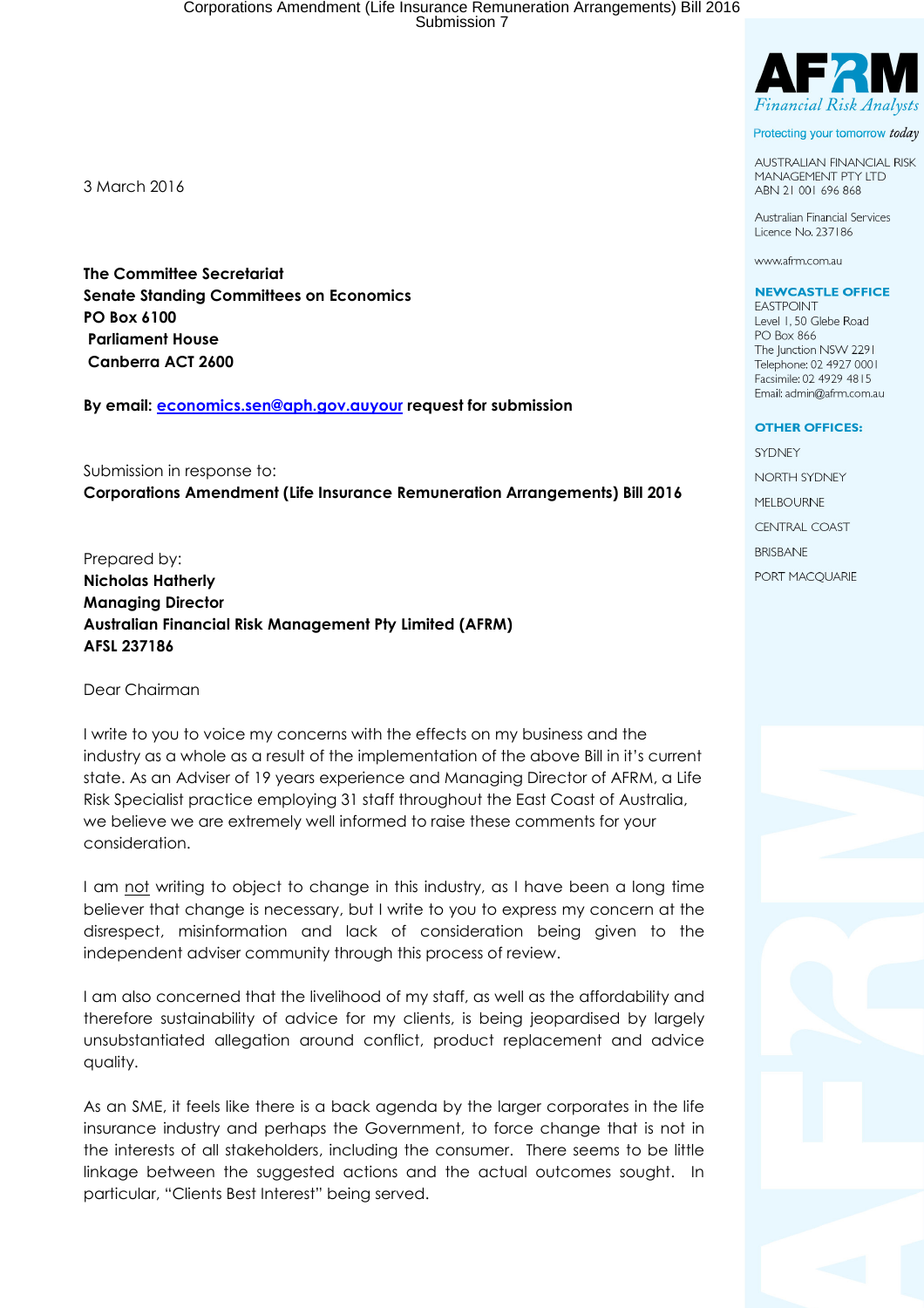I understand that there was warning given to the industry to self regulate many years ago and that it has failed. It failed because of the self interest of the product manufacturers. It also failed because there is no one voice on the advice side of the industry. Hence, I agree that in association with the interested parties, the Government needs to show leadership in change and at the same time address the ongoing issues above.

This submission for your consideration is to put forward a case for change, without ripping the entire fabric of the industry apart.

# 1 Quality of Advice

Our perspective is that the issue is not about remuneration, but about better standards of advice, better professionalism.

We note that ASIC has drawn attention to the distinction between "strategic life insurance" advice" and life insurance product advice. AFRM practices are certainly in line with strategic advice followed by product advice and believe this should be what the industry needs to concentrate on in order to reach the professionalism required.

Issue being that where does this training come from? PS 146 does nothing in terms of preparing advisers for this standard, nor will just specifying a degree qualification. Yes, the degree helps train the mind, but the practical application of skills has always come from mentoring and experience.

By my experiences, advice quality in many areas has been poor for ages and it totally frustrates me that the professional risk advisers get tarnished with the poor advice given by the part timers who try to cover risk, super and investment. Risk is a much more complicated advice process then most understand and a separation of industry advice standards should be a big consideration as part of this whole review.

Our risk advisers and paraplanners (and admin support for that matter) have been lucky enough to have access to a detailed and systemised advice process, backed up by research and experienced Directors that have given them the tools and skills to operate to the standards ASIC suggest. In this respect there has always been a great emphasis on client best interests and to meet that requires significant research and detail.

In the Accounting and most likely all professions, a new graduate/employee would be placed under a mentor and then (for accountants) complete a professional year. Perhaps that is a standard we should consider further.

Model being that you can't be licensed or authorised to give advice until you have reached a certain amount of years working in the industry and pass a professional skills examination. The current dealer group model of licensee and authorised representatives is too loose in compliance, training and standards.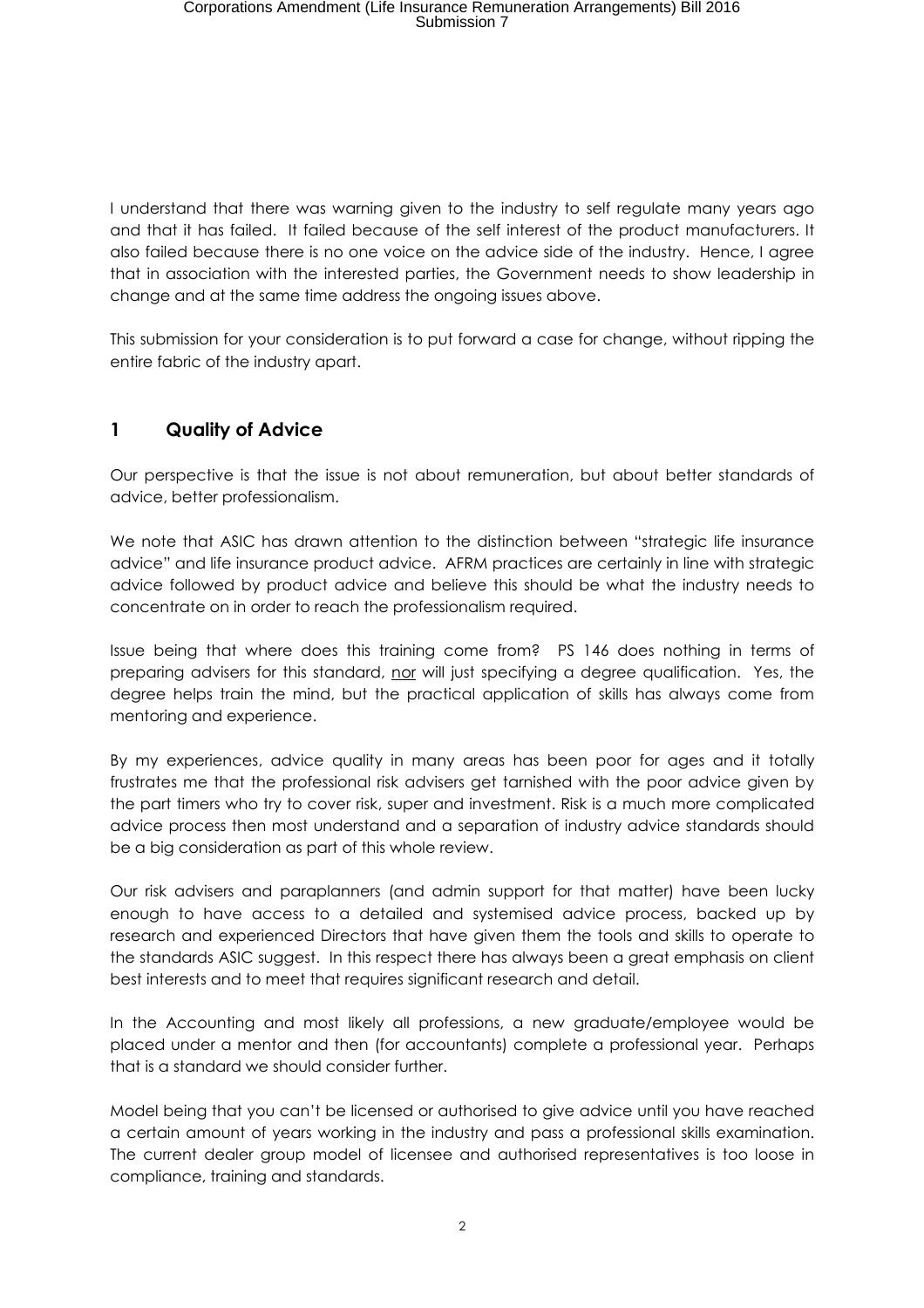To answer the question – "Do all advisers currently giving advice on life insurance have the expertise………", my belief is absolutely NO and some form of peer review is needed to educate the less experienced adviser to, "know what they don't know"! A sales culture is no longer appropriate.

I am a supporter of the suggestion that life insurance should be considered as a stand alone profession given the knowledge and experience required to give appropriate advice, product implementation and claims management.

Statements of Advice (SOA's)

We don't see the SOA as an impediment to effective communication and all clients are provided with a detailed SOA, which is discussed with them. Simply it must deal with:

- 1. Identifying the risks
- 2. Determine financial outcome required
- 3. Determine the client's ability to mitigate that risk.

Risk can be either controlled or transferred. Everyone needs to understand this part is not about insurance. It's about awareness and education. This lack of awareness is why we have a chronic under insurance issue.

Insurance is about transference of financial risk - mitigating catastrophic risks where there is no financial ability to control those risks. Having established need, then the adviser needs to look at solutions and this involves product analysis:

- a) Definitions
- b) Structure
- c) Tax efficiency (of premiums and receipt of benefit)
- d) Costs

We need to create certainty of outcome to the client through the transference of risk.

The SOA should be seen as part of a process of consumer education. Helping the client to make informed decisions! That's our process. Without that, there will continue to be consumer reluctance to buy and the chronic underinsurance problem will remain.

From my experience in conducting "due diligence" examination of other businesses, it is quiet apparent to me that advice quality and SOA's in general need to improve (back to mentoring and professionalism). I don't believe there is a problem with size of the SOA, as much of the rhetoric has been, I believe it's actually the short SOA's that are causing consumer misinformation and these advisers are likely linked to the churning issue. Taking short cuts with the SOA would not assist with raising the industry professionalism or consumer education.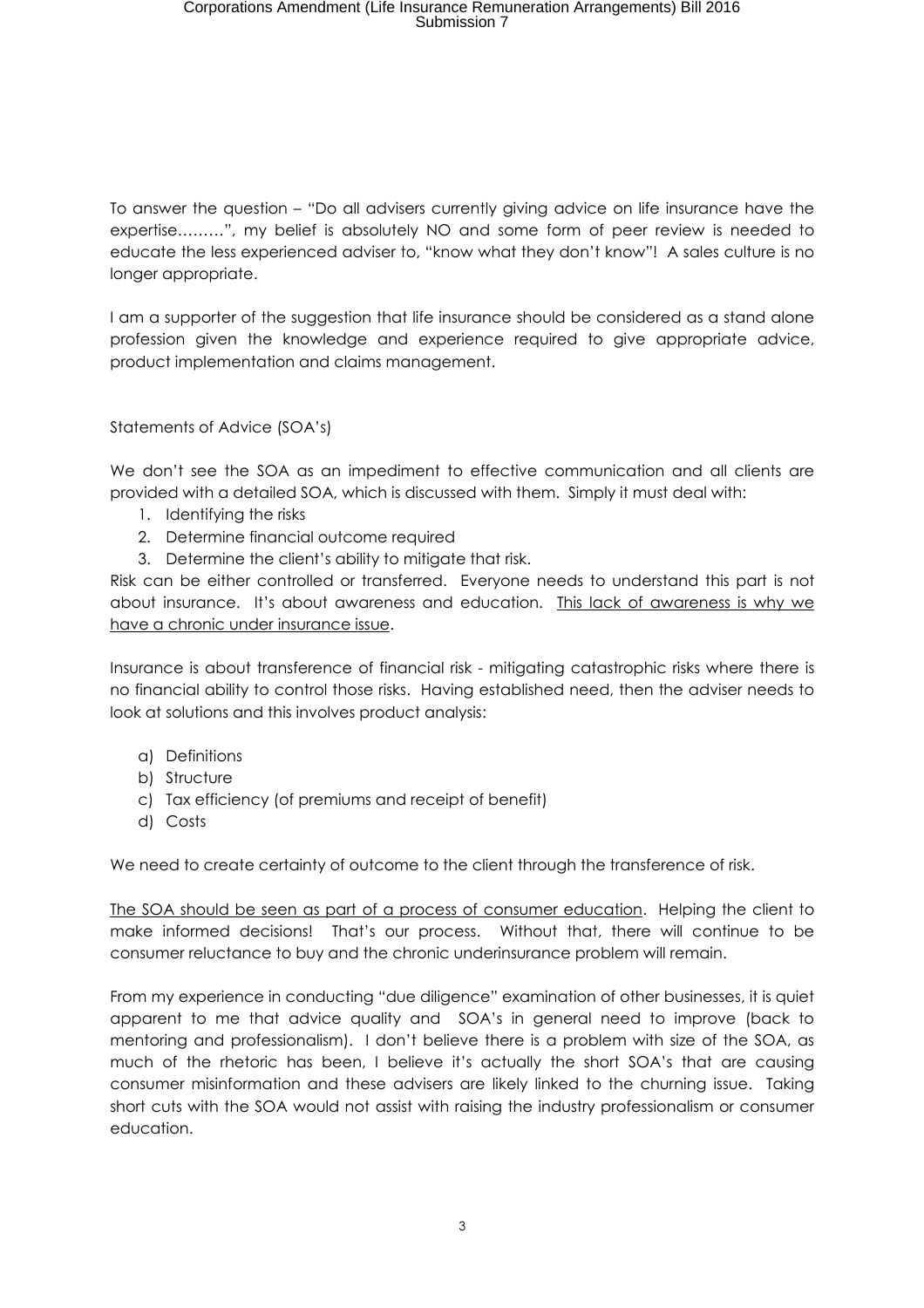It must be pointed out here that the ASIC review was targeted on advisers with high lapse rates and upfront commissions and they got the answers they were looking for from that market segment. I'd believe ASIC results would support the comments I've made above on quality.

Acknowledging all the above, my goal is to make sure that the more professional practices such as AFRM aren't tarnished with the same brush. The industry needs to move to a more professional footing and these poor practices need to be removed, however their needs to be an acknowledgment of the cost of giving well researched and analysed advice.

As I said, it would seem this issue is not really about remuneration, but about better standards of advice, better professionalism.

### **Outcomes**

- 1. Compulsory membership of a Professional Association
- 2. Raise adviser knowledge, experience and professionalism through an accreditation program via Professional Associations including mandatory adherence to Codes of Conduct.
- 3. Consider separation of Life Industry as stand alone profession.

# 2 Adviser Remuneration and Incentives

Let's bear in mind a few thoughts before going any further:

- Business is operated for profit and profit is a mix of quality and efficiency of running a practice. It is however not necessarily a judge of a good practice and therefore we need to ensure the remuneration models fit the advice quality.
- Market forces should determine remuneration, not regulators.
- Consumer awareness is lacking and the industry bodies need to improve education to the consumer.

So, is the issue really the remuneration models or the quality of advice and education being given to earn that remuneration? I think it is the latter. The consumer needs to be more aware of what advice they getting from the adviser. Improved consumer financial literacy training needs consideration.

Every product manufacturer has a right to put a product to the market at their own price and quality, but the consumer needs to better understand why it's needed and the purpose and quality of the offering. Enter advisers.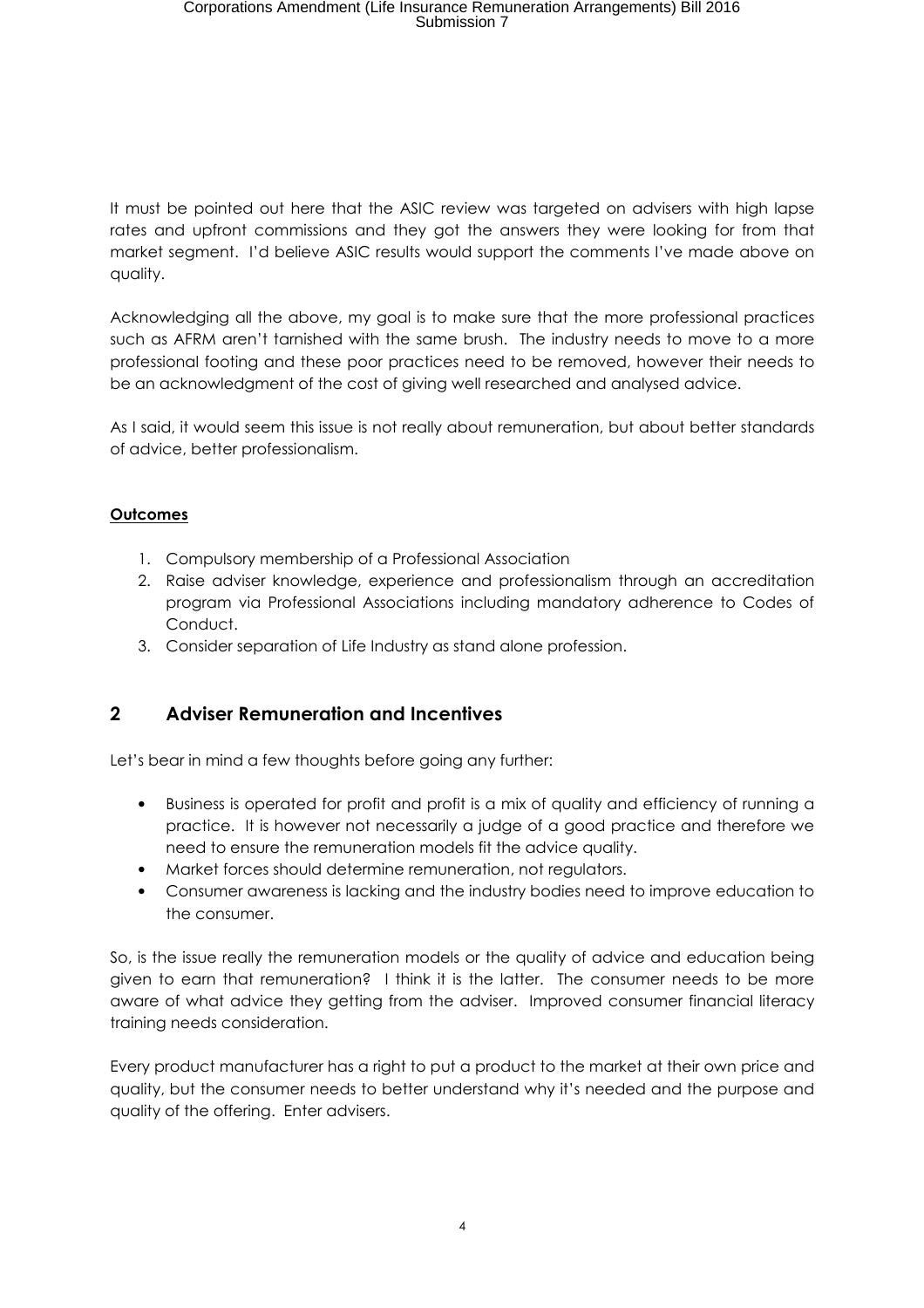Just like a Ford car salesman pushes Ford's, an adviser under an insurer owned licensee is likely to be encouraged to push the insurer's products. I think that is fine as long as the public understand the differentiation between products and therefore quality. Just like talking to the Ford salesman.

AFRM chose many years ago to follow a hybrid model for sustainability purposes, which is also an AFSL requirement in terms of financial capacity. We need to be financially strong enough to ensure we can meet our commitments to our clients when they need us. Particularly at claim!

Quality advice is not linked to the insurers. They are only interested in product sales, hence much of the training has withdrawn from the industry as margins tighten and costs need to be controlled. There is very much a disconnect between the obligations of advisers and the insurer incentives. It is my belief that the insurers/product manufacturers have created all the perceived conflicts, yet the blame appears to be laid at the feet of the advisers.

The models need to reflect the importance of strategic life insurance advice, yet we are all in agreement that a nil commission model won't work. We have to ensure we maintain sustainability from product and advice sides.

I don't have a problem with the abolishing of high upfront commissions as it will address sustainability issues in the insurance area, particularly replacement business. However, we need to be careful that advice costs are met and that the clients still get access to advice. AFRM have calculated many times the real cost of giving clients advice and know that the cost of resources required to provide advice and implementation are greater than the new business income. Much the same as insurance companies. Our figures show that we lose money on new business under the hybrid model. Yet we continue to give advice to all comers on the basis of pooled income across the client base.

Our profitability comes from retaining clients long term. The importance of this statement is that there is no incentive to replace client's policies as that would have client go through the new business process again creating the same loss described above. Be clear though, in the interests of client's best interest, there are many reasons that a policy still needs to be changed. Many of these reasons are caused by the insurer themselves. It is their job to keep their product relevant and they regularly fail with this task.

I believe to take remuneration models lower than the hybrid rates will see SME's struggle and this will remove the availability of advice from the consumers. A total backflip on what government and industry has been trying to achieve.

These smaller practices will then take haven under the big dealer groups (mainly bank owned), which are primarily only interested in selling their own products and then advice becomes more conflicted than ever.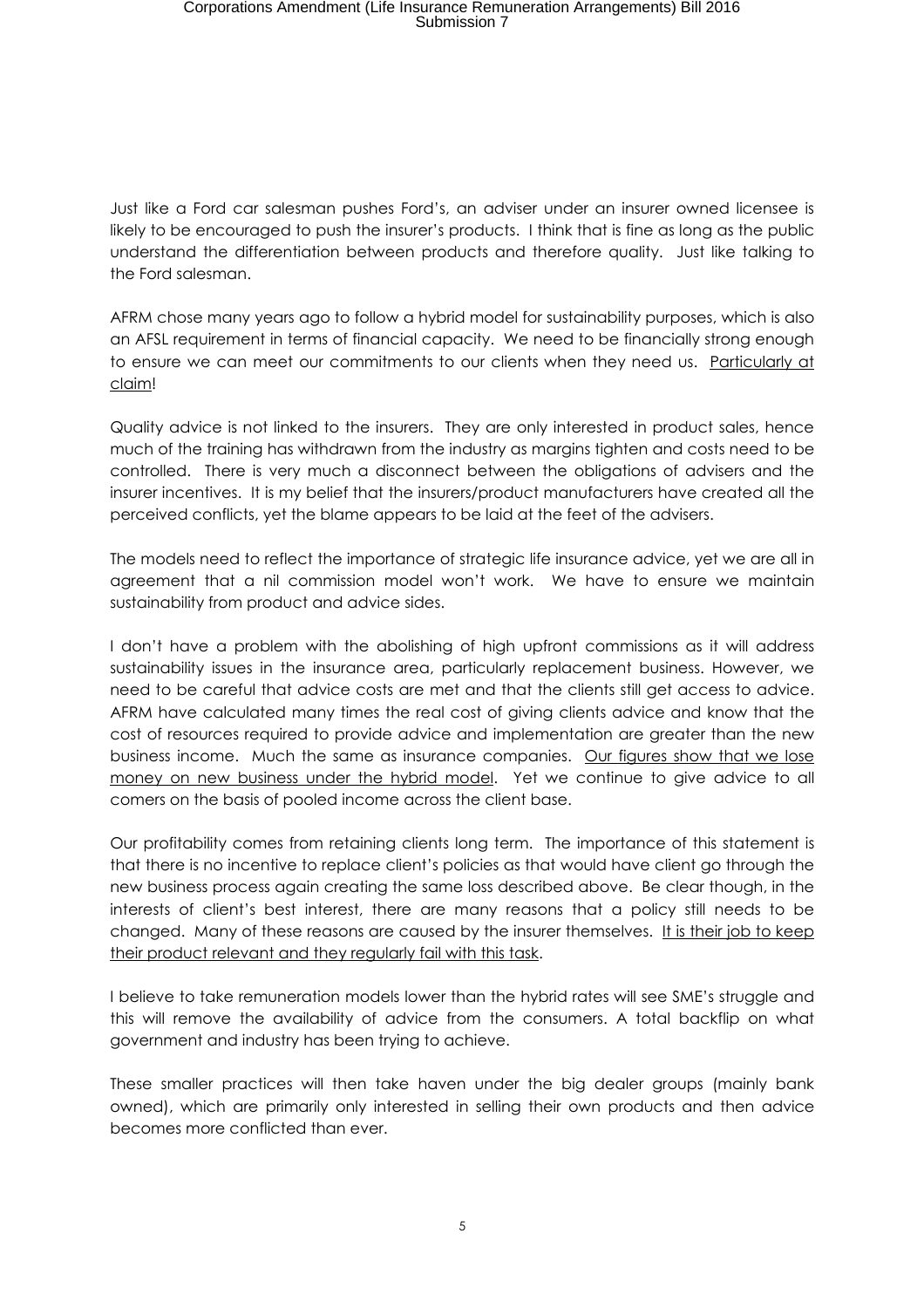The Industry solution needs to make sure that any changes made achieve the outcomes needed. Advisers have a right to be paid a fair price for the work done, and yes, there are times when a big premium causes a big commission, but those cases take longer and require more work. They also balance out with the smaller clients that we take on at a loss when providing advice, product implementation and claims management (per the pooled remuneration model mentioned above).

Be careful that advice will remain open to all and that claims management is always considered.

The greatest thing we do for our clients is manage their claims and this consumes a massive resource. We have supported our clients to receive over \$90m in claim proceeds. I'm sure none of them have an issue with the hybrid remuneration models.

Claimant's generally couldn't afford to pay for claims management and our experience is that they obtain better claim outcomes when an adviser is involved. AFRM's current remuneration model funds our claim management process.

### **Outcomes**

- 1. Hybrid model should continue:
	- a. It works from a cost perspective
	- b. It works from an advice perspective
	- c. It achieves sustainability and discourages "churning"
	- d. Reduces perceived conflicts of interest
	- e. It is already an industry model and therefore doesn't require expensive and time consuming system changes by insurers.
- 2. The most important counter balance to the remuneration is through the quality of advice and that is the biggest concern in the industry.
- 3. Ensure that remuneration doesn't actually cause a disincentive to act in the consumers best interest by failing to remunerate advisers for the cost of the new advice.
- 4. Market forces will provide innovation and will dictate the success or otherwise of the product manufactures under common remuneration guidelines.

# 3 Insurer Practices and Product Offerings

Per comments above, the insurers as product manufactures have a right to put out whatever they like to the market. They must however be cognisant of the need for advisers to act in the best interest of their clients and that may mean they lose that policy. This is not an adviser problem; this is an insurer problem.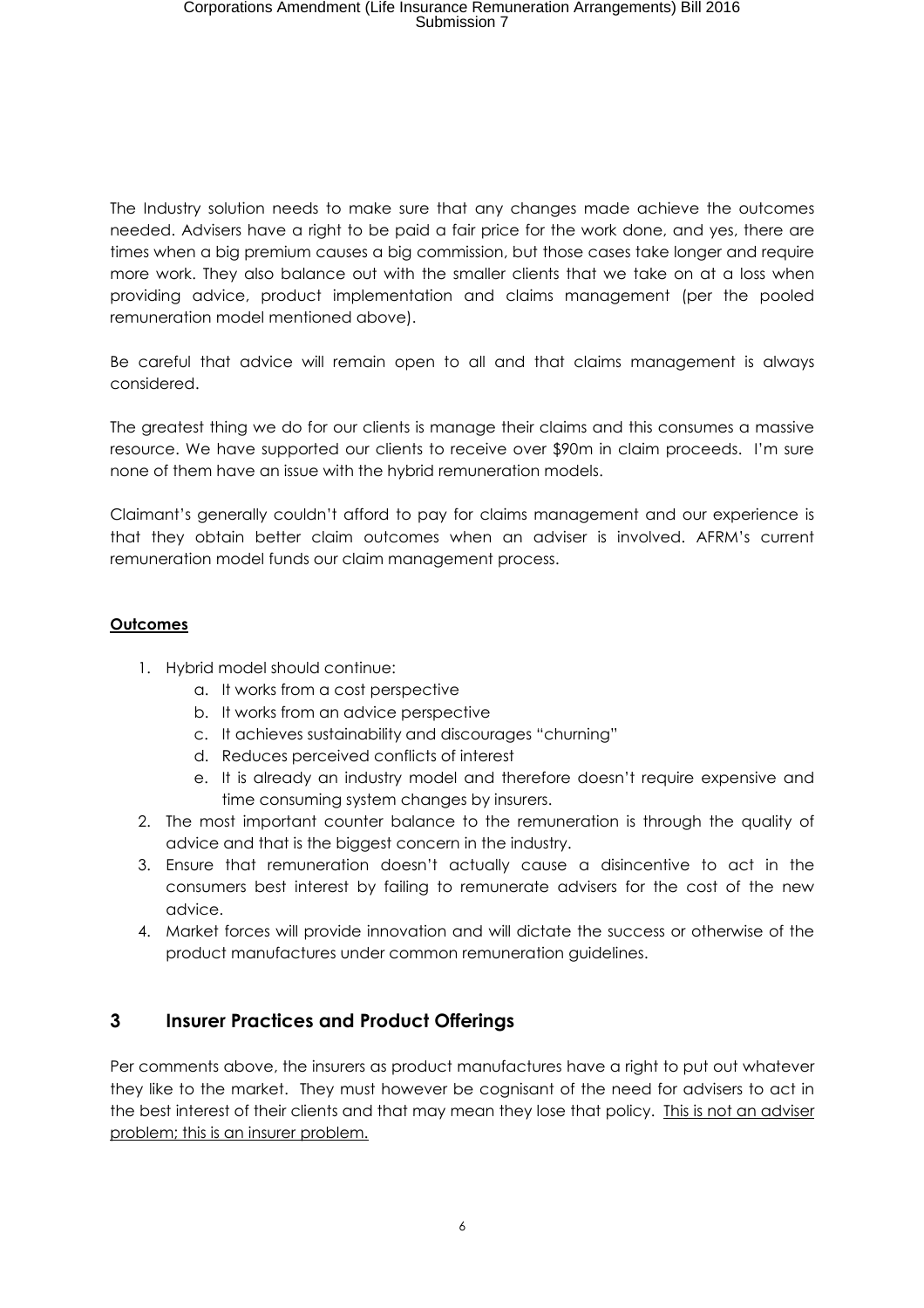I have long said that the insurer needs to continue to make their product relevant to the current market. At the moment, they just keep giving advisers reasons to replace business and over the top of this, they pay them a high upfront brokerage to do so. They are happy to be the recipient of the new business no matter where it comes from, and complain when it is lost. Seems close to the definition of stupidity – to keep doing the same thing and expect a different outcome.

If we can remove the conflict around the remuneration level by mandating hybrid commission, then the only reason to move a product will be to ensure the client's policy continues to meet their needs. Insurers have over and over again closed product lines and caused the adviser to look to replace contract. Either the premiums have risen too high compared to current market or they haven't kept the product relevant to the consumer need. Usually this is outside of 5 years, but not always. We must ensure that whatever rules are introduced, they do not disadvantage the client.

Bearing in mind my previous statement about freedom for insurers to offer what they like, then market forces will drive the success or otherwise of an insurers performance.

## **Outcome**

- 1. Policy replacement is primarily a result of insurer actions. Let market forces dictate product solutions and innovation under a sensible remuneration model.
- 2. It should be the Professional Associations Code of Conduct which determines acceptable behaviour of advisers, not insurers.

# 4 Industry Productivity

Keeping in line with the free market insurers operate in, I don't believe too much intervention is required here. From the adviser side, education and business skills should deal with their own productivity. If not, they should be employed by someone who can provide those skills.

Market forces should also lead the insurers towards producing product and service offerings to advisers such as: CRM; Adviser Software; online applications; underwriting processes; and information data feeds. Competition will drive productivity for that aspect of the industry.

Insurers have all spent millions on their own specific e-apps and administration models and to try to standardise this across the industry would remove some of their competitiveness. Product is not the only service we judge insurer performance by. Their ability to manage underwriting, administration and claims along with their ability to support a relationship with advice firms are all important to the appropriate outcomes for the consumer.